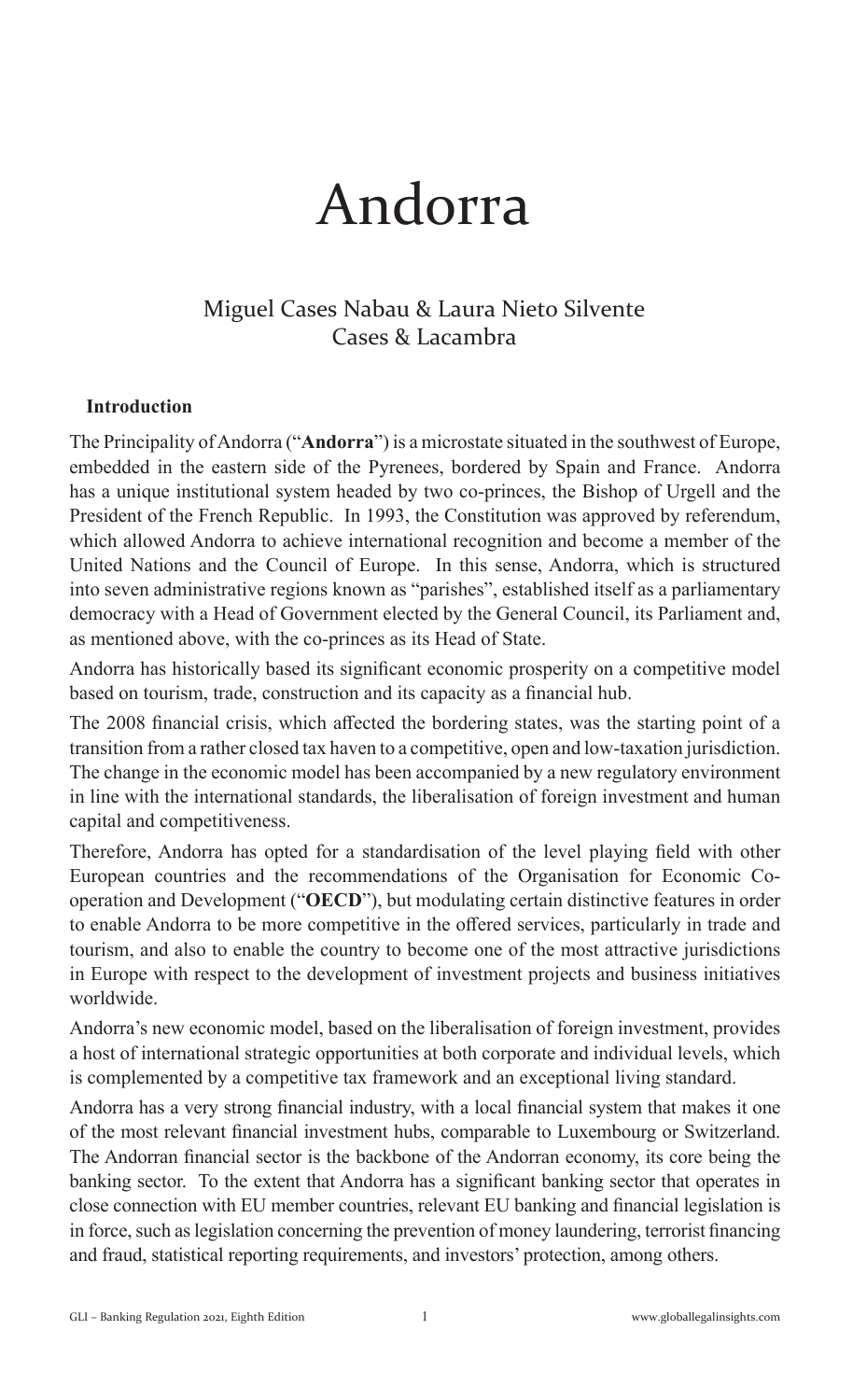In June 2011, Andorra signed a Monetary Agreement with the European Union. The Monetary Agreement not only recognises the euro as the official currency of Andorra, but also the right to issue euro coins and the obligation to grant legal tender status to euro banknotes and coins issued by the Eurosystem. The Monetary Agreement represents the cornerstone of the legal changes envisaged for the next 10 years, as it requires Andorra to adopt within certain timeframes a substantial part of all the EU financial legislation. Furthermore, in September 2013, the International Organization of Securities Commissions ("**IOSCO**") protocol for a multilateral agreement on consultations was signed.

To this extent, the Andorran legal system has changed since the Monetary Agreement came into effect on 1 April 2012, as it allowed reciprocal cooperation, assistance and exchange of information at an international level with the regulatory and supervisory authorities of global markets.

Negotiations between Andorra and the European Union for reaching an Association Agreement started in April 2014. At the time of this chapter being drafted, it continues to be negotiated, with some key areas being discussed.

The normal functioning of the Andorran economy needs the Andorran banking sector to be prepared for future challenges, including the supervisory authority and other bodies involved in investment and financing activities in the Andorran jurisdiction. This is a critical point to transform a potential threat into an opportunity to adapt its services and processes to international standards.

Accordingly, Andorran banking entities are continuously monitoring the most up-to-date, significant developments in banking regulation, such as good practice requirements defined by the Basel Committee, and the challenges of ensuring financial and insurance products, corporate governance, among others, with the clear purpose of positioning themselves within the global markets.

The progressive convergence of the Andorran and EU legal framework by means of the Monetary Agreement – which foresees the implementation of the second Markets in Financial Instruments Directive ("**MiFID II**"), the Markets in Financial Instruments Regulation ("**MiFIR**") and the European Market Infrastructure Regulation ("**EMIR**") framework within 2020 and 2021 – will be a tectonic shift from the previous framework in regulatory terms, which will impose increasing regulatory and adaptation costs on Andorran financial entities. On top of that, Andorran financial entities will also be obliged to concentrate significant resources on technological innovation and digital transformation.

In addition to this, the Andorran Government is actively promoting the use of innovative and disruptive technologies. To this extent, the Andorran Government announced in July 2020 the so-called "Horitzó 23", a plan adapted to the new scenario that emerged from the health crisis caused by the SARS-CoV-2, known as COVID-19, in order to promote "making Andorra a resilient, sustainable and global country".

In this emerging scenario, Andorran banking entities, predominantly digital, may benefit in terms of collaboration agreements entered into with FinTech entities, the new players, in order to reduce costs and provide more sophisticated services to end investors.

The COVID-19 outbreak has also had a profound impact on Andorran society, and the Government has adopted exceptional measures to mitigate the negative impact of the pandemic, i.e. the Omnibus Act of exceptional and urgent measures for the health situation caused by the pandemic, approved by the General Council on 23 March 2020. The main aim of this piece of legislation has been to mitigate the effects that the health crisis has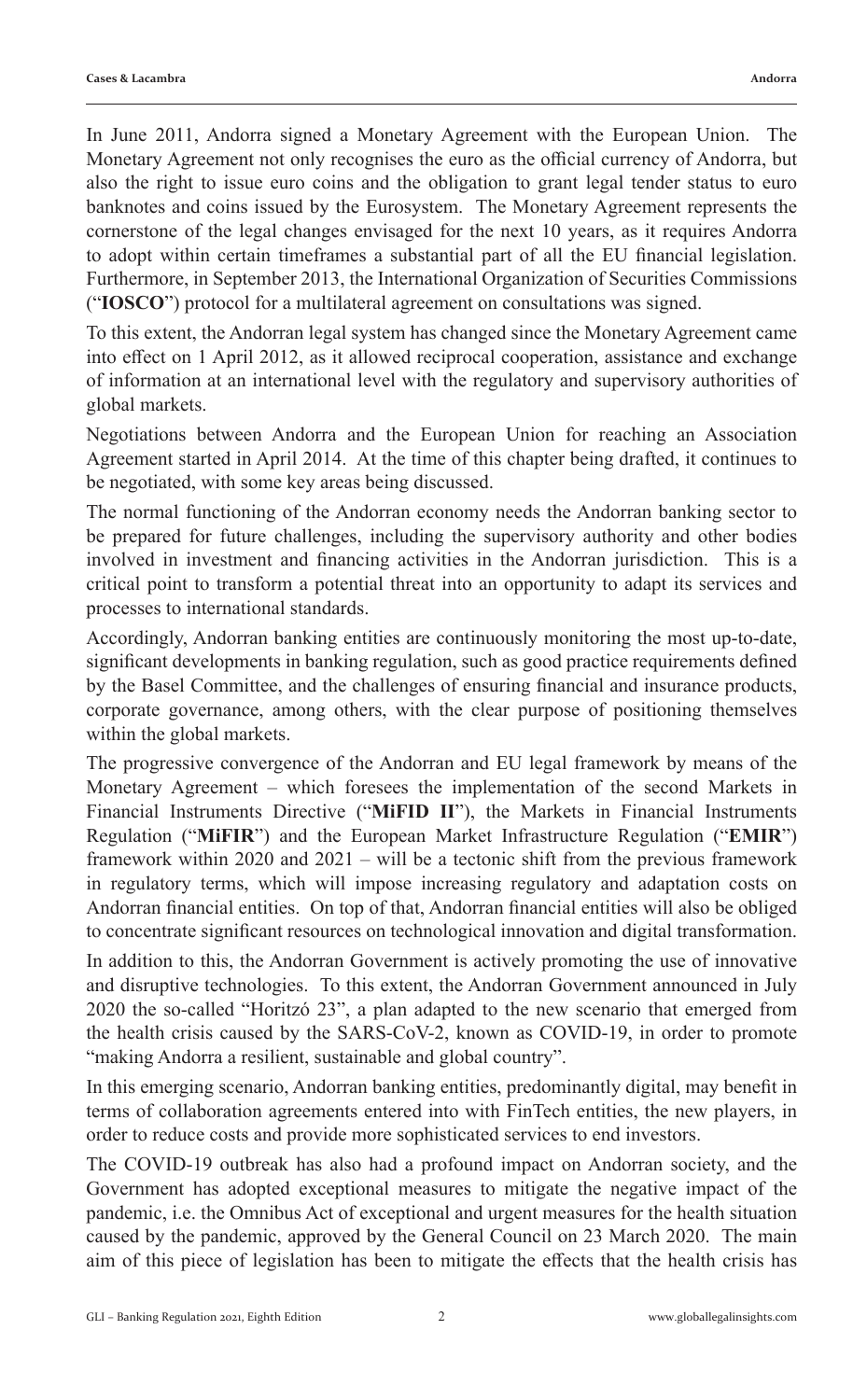caused people and companies in Andorra according to the principles of solidarity and coresponsibility. To the extent that the Omnibus Act was based on a temporary situation and the COVID-19 outbreak continued beyond April 2020, a second array of economic measures have been approved pursuant to the Act 5/2020, of 5 April (i.e. the Omnibus Act II). As far as economic measures are concerned, the most relevant was the approval of a special package of soft loans ("*crèdit tous*") by the Andorran Government. The soft loans were guaranteed with an interest rate of between 0.1% and 0.25% fully assumed by the Andorran Government and channelled through the Andorran banking entities, of a maximum amount of  $E$ 130 million, intended to finance companies and business.

Thereupon, the Andorran Government approved a second package of  $E100$  million on 20 May. In this line, the Andorran Financial Authority ("**AFA**") has also issued two technical communications: (i) 262/20-EB regarding a reduction of the AFA's *in situ* supervisory activity during 2020, the performance of stress tests will be done from 2021, the deferral of the systemic risk buffer and the recommendation of not distributing any dividends charged to income (2019 financial year); and (ii) 264/2020-EB regarding reporting, on a monthly basis, on deferral periods applicable to loans or credits pursuant to the health crisis caused by COVID-19.

## **Regulatory architecture: Overview of banking regulators and key regulations**

## Andorran banking regulators

Under the Andorran Constitution, the legislative initiative lies jointly with the General Council ("*Consell General*") and the Andorran Government. The General Council exercises legislative power in the Andorran jurisdiction and is composed of 28 general councillors, elected by universal suffrage for a period of four years. By law, the General Council can delegate the exercise of legislative function to the Andorran Government. In case of extreme urgency and necessity, the Government may submit to the General Council a draft articulated text for its approval as a law, within 48 hours.

The AFA is the regulatory and supervisory authority of the Andorran financial system; the AFA is granted with powers to issue, among others, technical communications and recommendations in order to develop regulations and standards regarding the exercise of banking, financial and insurance activities. Furthermore, its constitutive law grants the AFA the ability to set the applicable fallback of international standards for interpretational and prudential supervision purposes.

As the authority of the Andorran financial system, its functions encompass: (i) promoting and ensuring the functioning of the Andorran financial system; (ii) ensuring the stability and safeguarding the reputation of the Andorran financial system; (iii) ensuring adequate protection of clients and investors; (iv) promoting the competitiveness of the Andorran financial system; and (v) reducing the systemic risk arising from the instability of the financial markets.

In addition, the AFA: (i) has the power to carry out all the actions that are necessary to ensure the correct development of its supervision and control functions to the entities that compose the Andorran financial system (and their consolidated groups); (ii) exercises disciplinary and sanctioning power over these entities; (iii) provides treasury and public debt management services; (iv) manages customer complaints that are submitted to the  $AFA$ ; (v) is responsible for the international relations with central banks and other supervisory authorities; and (vi) submits reports and opinions on financial legislation to the Andorran Government.

On 17 September 2013, the AFA was accepted as a new ordinary member of the IOSCO.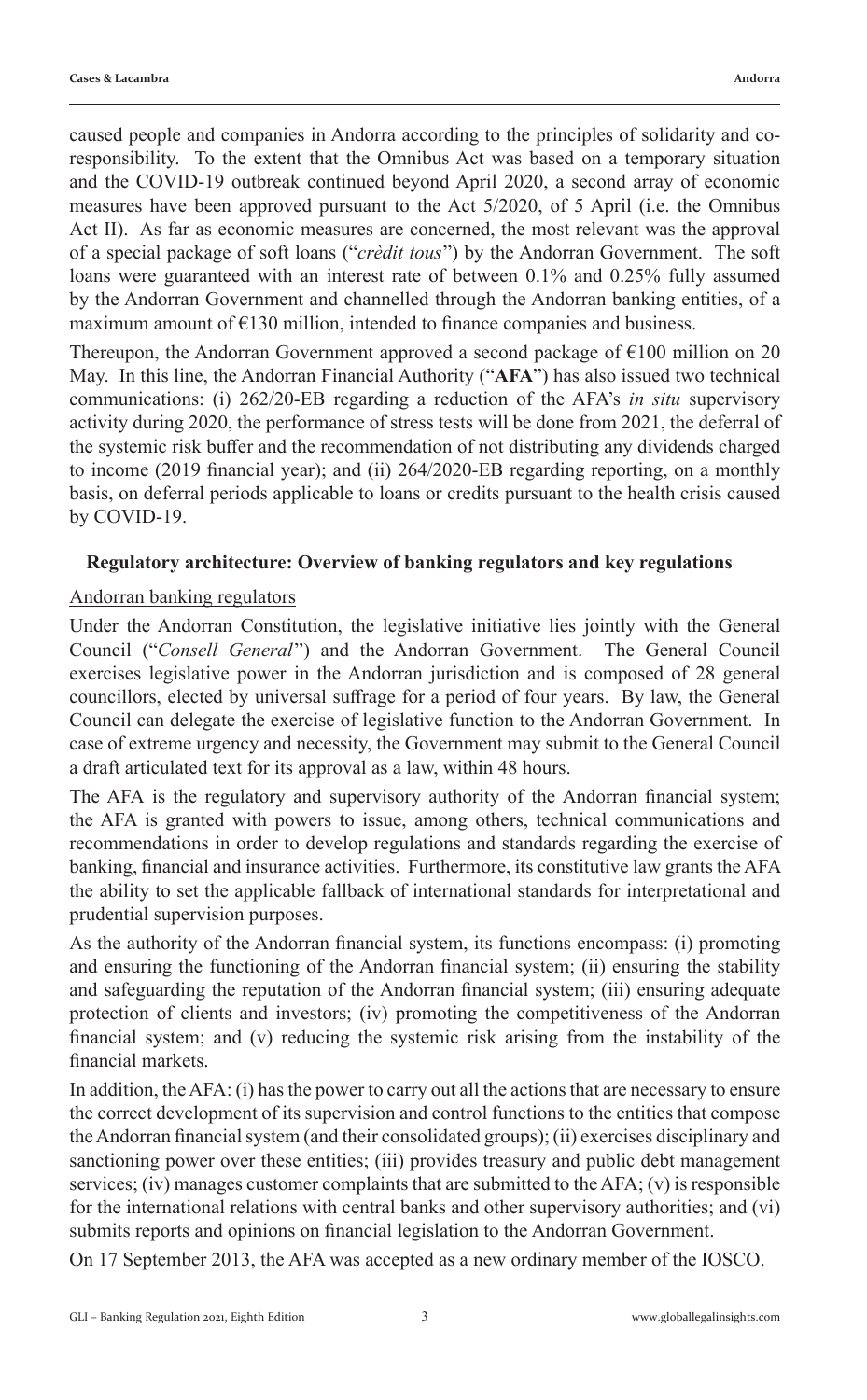There are other bodies involved in financial activities whose functions are not strictly regulatory, but their role is essential for the adequate functioning of the Andorran financial system.

The Andorran Financial Intelligence Unit ("**UIFAND**") is an independent body created to promote and coordinate measures to prevent money laundering and terrorist financing. This unit was created in 2000 under the law for international cooperation on criminal matters and the fight against money laundering arising from international crime, following recommendations of the European Council's MONEYVAL Committee and the 40 recommendations from the Financial Action Task Force ("**FATF**").

UIFAND has the following functions: (i) manages and promotes the activities of prevention and the fight against the use of the financial system for money laundering or terrorist financing; (ii) issues technical communications; (iii) requests any information or documents to reporting subjects, including Andorran banking entities; (iv) conducts on-site inspections; (v) requests and receives certificates from the competent judicial authorities for criminal records; (vi) receives and analyses the statements and all written or oral communications from reporting subjects; (vii) cooperates with other foreign organisations; (viii) sanctions minor administrative offences; (ix) submits to the Public Prosecutor all appropriate cases where there are reasonable suspicions of having committed a criminal offence; and  $(x)$ submits proposed regulations to the Andorran Government relating to the fight against money laundering and terrorist financing.

The State Agency for the Resolution of Banking Institutions ("**AREB**") is a public institution created by Law 8/2015 on urgent measures to introduce mechanisms for the recovery and resolution of banking institutions of 2 April. This law attributes to this agency the management of the processes for the winding-up and resolution of banking entities.

The Andorran Fund for the Resolution of Banking Institutions ("**FAREB**") was created for the purpose of financing the measures agreed by the AREB in the application of Law 8/2015. This institution, which does not have legal personality, is managed by the AREB.

The Andorran Data Protection Agency, created by the Andorran Data Protection Act 15/2003 of 18 December 2003, is a public institution that exercises independent authority over the treatment of personal information provided by individuals, private entities and Andorra's Public Administration in order to ensure respect for the fundamental rights of individuals in all automated or manual processes involving an exchange of information.

The Commerce and Consumer Unit ("**UCiC**") is responsible for the development, promotion and implementation of policies in order to improve the Andorran commercial sector as well as the rights and protection of consumers. The UCiC is composed of three specific institutions: the Registry of Commerce; the Commerce and Consumer Affairs Inspectorate; and the Consumer Affairs Service.

The Association of Andorran Banks ("**ABA**") was founded on 11 November 1960. The ABA is an association that represents the collective interests of all its members, the Andorran banking entities, while guaranteeing good banking practices. The ABA provides information for its members and the public in general, proposes appropriate recommendations and promotes cooperation among its members.

Lastly, as Andorran banking entities operate in international markets, the supervision and verification of the origin and destination of funds deposited in the Andorran banking entities are guaranteed by the International Monetary Fund ("**IMF**") and the European Council.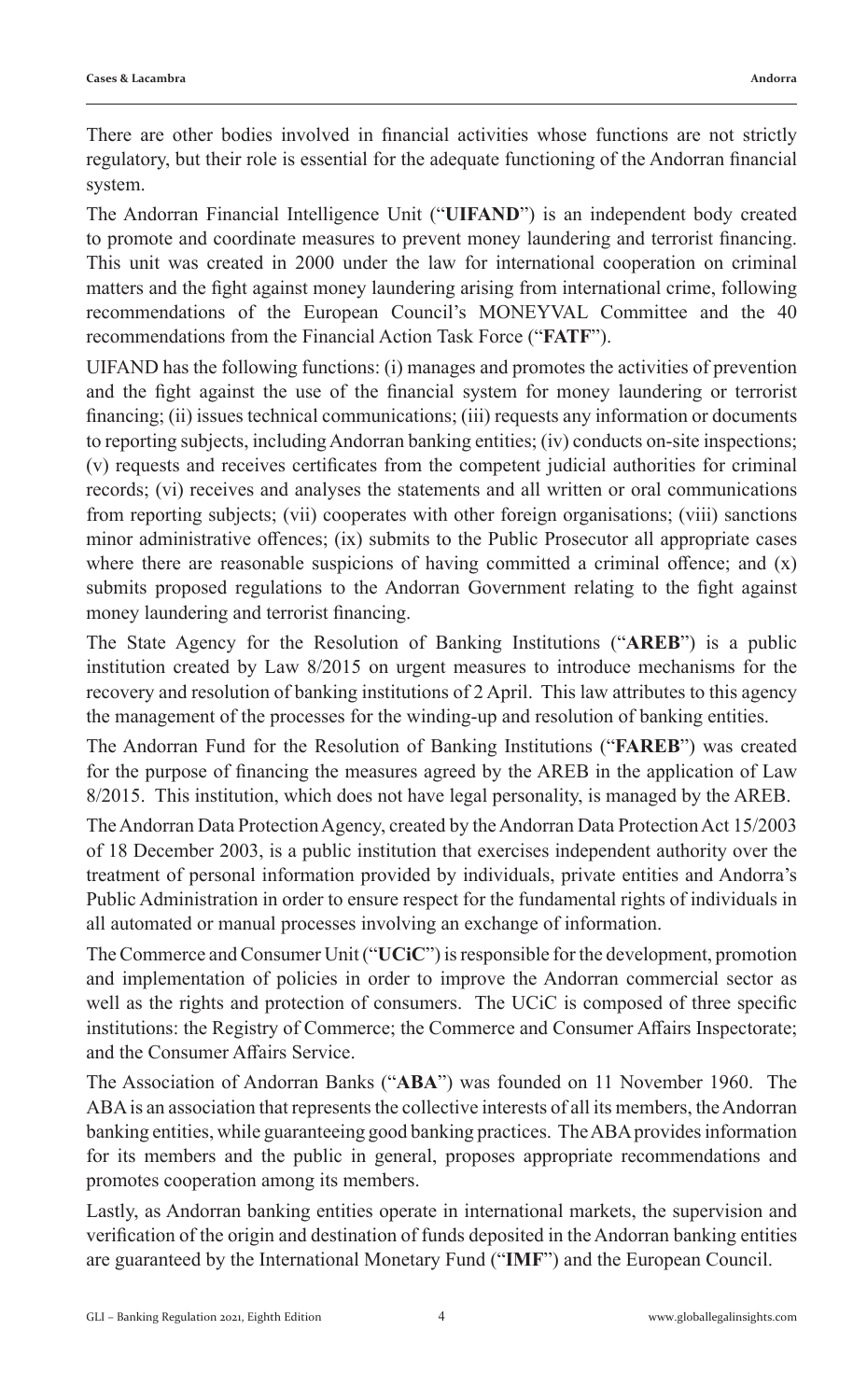#### The key legislation or regulations applicable to banks in the Andorran jurisdiction

The Andorran banking system is based on a universal banking model, in which Andorran banking entities offer a complete range of banking services (retail and private banking), asset management, brokering, credit transactions, equity management and other financial services.

Andorran legislation strictly prohibits opaque structures, such as trusts or private foundations, to promote offshore investment structures, which prevent the identification of beneficiaries.

The Andorran legal framework is aligned with neighbouring EU countries and regulates banking and finance issues related to banking entities' regimes, solvency, capital requirements, supervision, anti-money laundering and terrorist financing, and investor protection.

Since the Monetary Agreement was signed between Andorra and the European Union in 2011, Andorra has implemented several European regulations on banking and financial issues. The most important European regulations already transposed to Andorran legislation are the following:

- Council Directive 85/611/EEC of 20 December 1985 on the coordination of laws, regulations and administrative provisions relating to undertakings for collective investment in transferable securities.
- Directive 2009/14/EC of the European Parliament and of the Council of 11 March 2009 amending Directive 94/19/EC on deposit-guarantee schemes as regards the coverage level and the payout delay.
- Directive 2002/47/EC of the European Parliament and of the Council of 6 June 2002 on financial collateral arrangements.
- Directive 2004/39/EC of the European Parliament and of the Council of 21 April 2004 on markets in financial instruments and Directive 2006/73/EC of 10 August 2006 implementing Directive 2004/39/EC of the European Parliament and of the Council as regards organisational requirements and operating conditions for investment firms and defined terms for the purposes of that Directive ("**MiFID I**").
- Directive (EU) 2015/849 of the European Parliament and of the Council of 20 May 2015 on the prevention of the use of the financial system for the purposes of money laundering or terrorist financing ("**Fourth Money Laundering Directive**").
- Regulation (EU) 2015/847 of the European Parliament and of the Council of 20 May 2015 on information accompanying transfers of funds.
- Directive 2007/64/EC of the European Parliament and of the Council of 13 November 2007 on payment services in the internal market and Directive (EU) 2015/2366 of the European Parliament and of the Council of 25 November 2015 on payment services in the internal market.
- Directive 2009/110/EC of the European Parliament and of the Council of 16 September 2009 on the taking-up, pursuit and prudential supervision of the business of electronic money institutions.
- Directive 2014/49/EU of the European Parliament and of the Council of 16 April 2014 on deposit guarantee schemes.
- Directive 97/9/EC of the European Parliament and of the Council of 3 March 1997 on investor-compensation schemes.
- Directive 2014/59/EU of the European Parliament and of the Council of 15 May 2014 establishing a framework for the recovery and resolution of credit institutions and investment firms ("**BRRD**").
- Regulation (EU) No 596/2014 of the European Parliament and of the Council of 16 April 2014 on market abuse.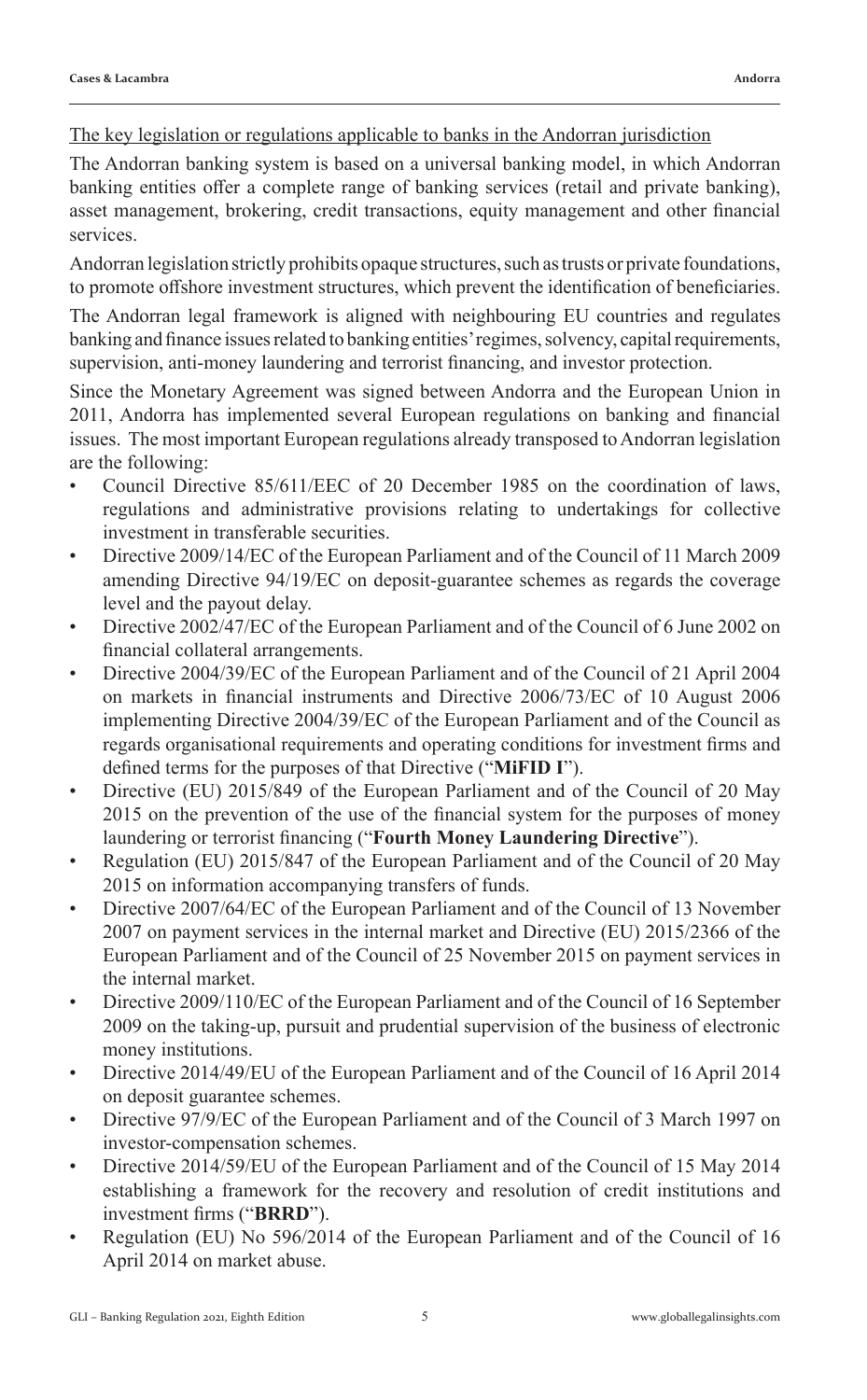- Directive 2013/36/EU of the European Parliament and of the Council of 26 June 2013 on access to the activity of credit institutions and the prudential supervision of credit institutions and investment firms ("**CRD IV**").
- Regulation (EU) No 575/2013 of the European Parliament and of the Council of 26 June 2013 on prudential requirements for credit institutions and investment firms and amending Regulation (EU) No 648/2012 ("**CRR**").

Furthermore, note that the implementation of Directive (EU) 2018/843 of the European Parliament and of the Council of 30 May 2018 amending Directive (EU) 2015/849 on the prevention of the use of the financial system for the purposes of money laundering or terrorist financing ("**AML 5**"), MiFID II and Regulation (EU) No 648/2012 of the European Parliament and of the Council of 4 July 2012 on over-the-counter derivatives, central counterparties and trade repositories (EMIR) is planned by 2020–2021.

## Regime for banking entities

**Law 35/2010 on the legal regime for authorising the creation of new operating entities within the Andorran financial system**, dated 3 June 2010. This law regulates the legal regime for authorising the creation of new Andorran operating entities.

**Law 7/2013 on the legal regime of the entities operating within the Andorran financial system and other provisions regulating the exercise of financial activities in the Principality of Andorra**, dated 9 May 2013. This law sets out the legal regime of entities operating within the financial system and regulates financial activities within Andorra.

**Law 8/2013 on the organisational requirements and the operational conditions of entities operating within the financial system, investor protection, market abuse and contractual netting arrangements**, dated 9 May 2013, which was amended by Law 17/2019 of 9 May and fully transposes MiFID I within Andorra. This law establishes: the organisational requirements and operating conditions for the exercise of the activities of entities operating within the financial system; the minimum requirements to be followed by these entities to safeguard investor protection; the obligations, prohibitions and the penalties system for market abuse; and the regulatory framework of the contractual netting agreements.

In accordance with the aforementioned legislation, the composition of the Andorran financial system is as follows:

- The financial activities regulated and exercised by the entities operating within the Andorran financial system, which are: (i) banking entities; (ii) financial investments entities (financial investment companies, financial investment agencies, asset management companies, financial consultants); (iii) management companies of collective investment undertakings; (iv) non-banking financial institutions, in specialised credit; (v) payment entities ("*entitats de pagament*"); and (vi) electronic money institutions ("*entitats de diner electrònic*").
- Financial agents ("*agents financers*") acting on behalf of any of the entities listed above and Andorran insurance or reinsurance entities ("*entitats asseguradores i reasseguradores*") that are also operating entities in the Andorran financial system.
- The Andorran financial markets.
- Other activities related to the entities operating within the financial system and the Andorran financial markets, including professional associations in the financial sector.

**Law 10/2008 regulating Andorran collective investment undertakings**, dated 12 June. This law includes the constitution of investment undertakings in Andorra, and regulates their functioning and distribution. Depending on the type of investor, purpose of the vehicle and advertising involved, we can find fully regulated collective investment vehicles to closed alternative investments funds.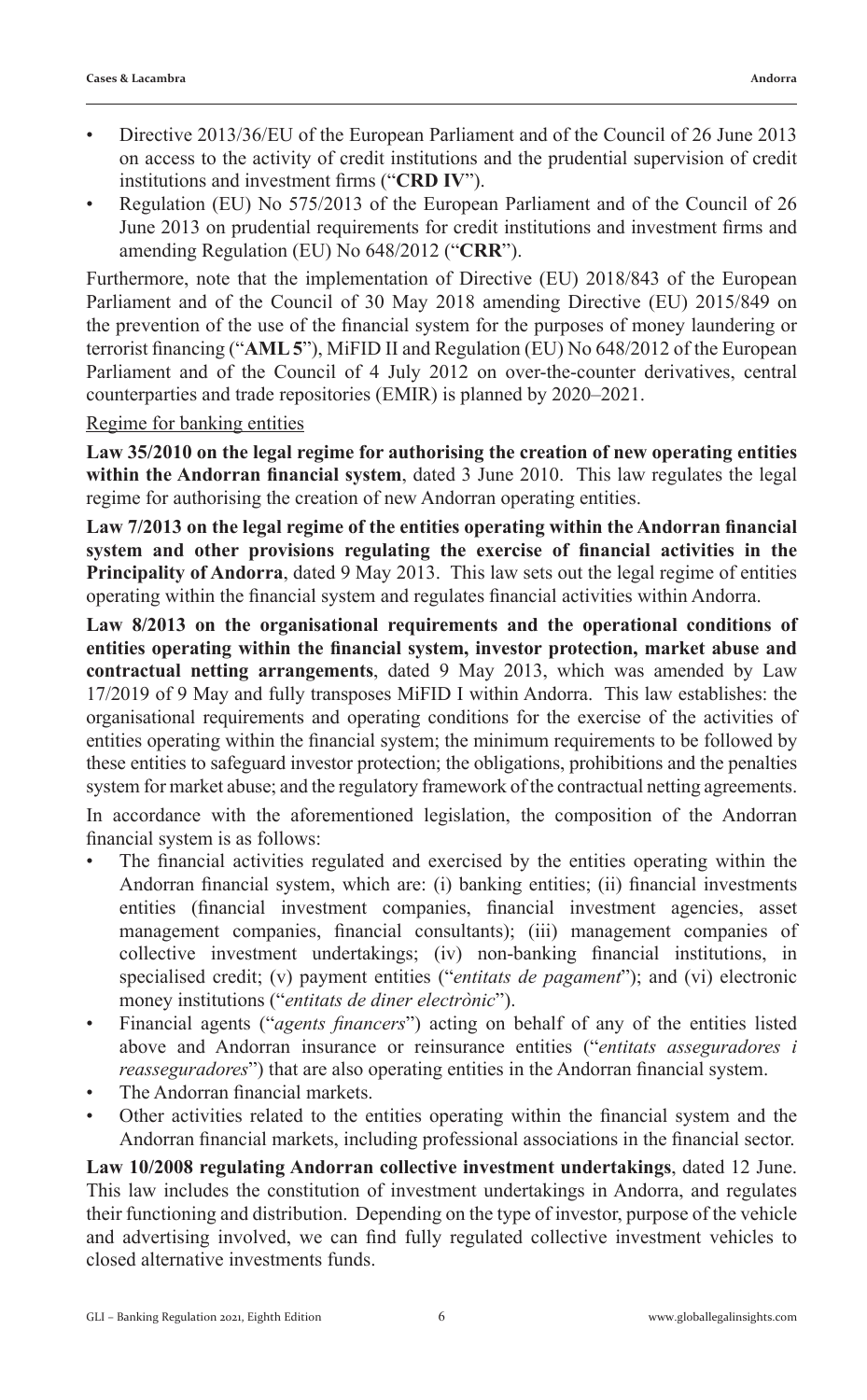## Supervision

**Law 10/2013 of the Andorran National Institute of Finance**, dated 23 May 2013. This law regulates the nature and legal status of the AFA, its objectives, functions, competences and responsibilities, as well as its organisation, the obligation to secrecy and international cooperation. Law 10/2013 was modified in 2018, in order to change the denomination from "INAF" to "AFA". This regulatory body has supervised the Andorran insurance and reinsurance sector since 2018.

**Law 8/2015 on urgent measures to introduce mechanisms for the recovery and resolution of banking entities**, dated 2 April 2015. This piece of legislation is based on the provisions within BRRD. In addition, this law regulates the nature and legal status of the AREB as the competent authority and the FAREB, with the aim of financing the measures agreed by the AREB.

**The Memorandum of Understanding** ("**MoU**") was signed between Andorra and Spain on 4 April 2011. The MoU: (i) constitutes an agreement for a consolidated cooperation in the supervisory framework between the AFA and the Bank of Spain ("*Banco de España*"); (ii) establishes the terms of the protocol for the relationship and collaboration between both authorities; and (iii) enables the supervisory authority of the country of origin to request information of consolidated risks of banking groups from the relevant authority of the country where the entity has subsidiaries.

## Financial system

**Law 20/2018 of 13 September, regulating the Andorran Guarantee Deposit Fund and Andorran Investment Guarantee System**. This law adapts Andorran legislation to the requirements of the European Union and establishes a regime designed to protect the robustness and capital adequacy of the Andorran financial system in relation to the depositors. The maximum amount covered is  $\epsilon$ 100,000 per depositor and  $\epsilon$ 100,000 per investor for each entity (based on an *ex post* guarantee system).

**Law regulating the disciplinary regime of the financial system**, dated 27 November 1997. This law establishes the disciplinary regime applicable to the entities that compose the Andorran financial system in order to guarantee its stability and solvency.

**Law 35/2018 on solvency, liquidity and prudential supervision of banking entities and investment firms**, dated 20 December 2018 ("**Capital Adequacy and Solvency Law**"), which implements CRR and CRD IV provisions on prudential, solvency and liquidity requirements. Both pieces of regulation establish the capital adequacy ratio at a minimum of 10%, and the liquidity ratio at a minimum of 100%.

**Decree approving the accounting framework for entities and collective investment undertakings created under Andorran law operating in the Andorran financial system**, dated 22 December 2016, which requires entities operating in the Andorran financial system and Andorran collective investment undertakings to prepare their individual and consolidated annual accounts in accordance with the international financial reporting standards adopted by the European Union.

#### Insurance sector

**Law 12/2017 on regulation and supervision of insurances and reinsurances on the Principality of Andorra**, dated 22 June 2017 ("**Insurance Law**"). This law establishes the applicable regulation for the Andorran insurance and reinsurance market, with the aim of creating a modern, comprehensive and efficient regulatory framework in order to align its regulatory system with the changes produced in the European regulatory environment,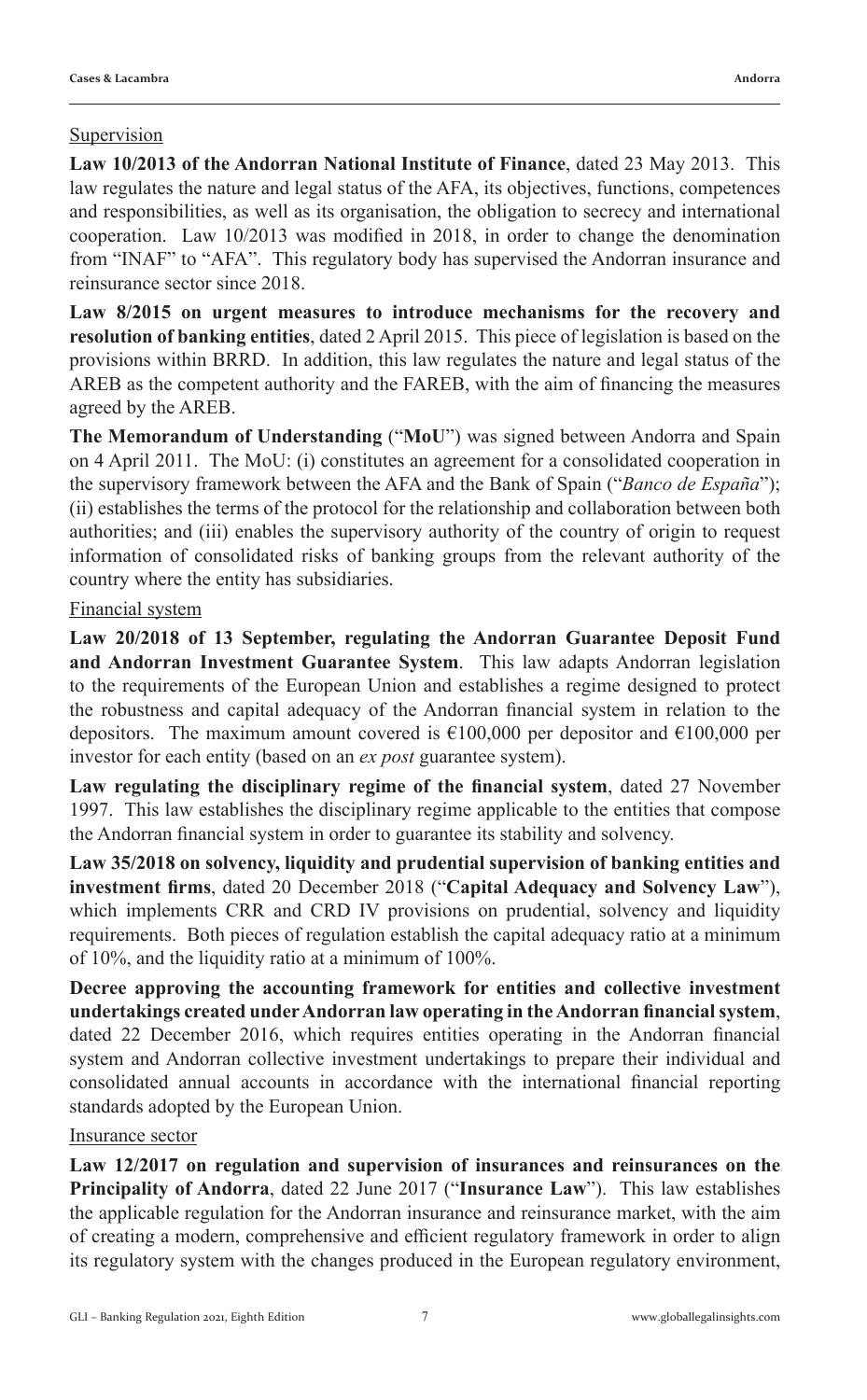and guarantees challenges to come for the Andorran financial system. Under the Insurance Law, supervision over the Andorran insurance and reinsurance market, jointly with the banking and financial investment sector, will be conducted by the AFA, which emerges as a macroprudential supervisory authority.

International cooperation on criminal issues and anti-money laundering/terrorist financing provisions

**Law 14/2017 on prevention and fight against the money or securities laundering and the terrorism financing**, dated 22 June 2017 ("**AML Law**"). This law establishes procedures to identify customers, adequate procedures and controls to detect suspicious operations arising from organised crime, the training of personnel in specific money-laundering prevention programmes, and an external auditor to review the level of anti-money laundering compliance. This law implements the Fourth Money Laundering Directive provisions and the recommendations provided by the FATF to adapt the Andorran legal framework to the latest international standards in these areas. The regulation for development of the AML Law ("**AML Regulation**") was also passed and entered into force on 6 June 2019. Furthermore, Andorra has partially projected the AML 5 provisions in a draft bill.

**Law 20/2014, regulating electronic contracting and operators which develop their economic activity in a digital space**, dated 16 October 2014. This law establishes: the obligations of operators, the regime of liability of operators and, in particular, providers of brokerage of such services; the regime of electronic commercial communications; and includes provisions regarding extrajudicial conflict resolution and the use of instruments of self-regulation, codes of conduct and guarantees. The aim of this law is to establish a basic legal framework for the development of economic activities in the digital space and electronic contracting, particularly electronic commercial communications, the process of formation and perfection of the contracts, and the conditions for its enforcement.

**Law 13/2013, which regulates effective competition and consumer protection**, dated 13 June 2013. This law aims to improve conditions for consumer protection and market efficiency, with the ultimate goal of having a system that provides an adequate legal instrument to protect consumers. The provisions regulate antitrust, unfair competition and consumer protection. In the area of antitrust, the objective is to get companies operating independently in the market. Regarding unfair competition, this law seeks to limit unfair and dishonest practices in industrial and commercial fields. In the area of consumer protection, this law intends to modernise the existing regulations in Andorra that will guarantee efficient access to goods and services for citizens.

**Decree regulating the cessation of payments and insolvency**, dated 4 October 1969, which is the insolvency provision of Andorra. This Decree regulates the premises for the declaration of insolvency, through an arrangement with creditors or the liquidation of the company.

**Law 9/2005, which regulates the Andorran Criminal Code**, dated 21 February 2005, includes the violation of professional secrecy as a criminal offence and is punished with imprisonment of between three months and three years.

**Law 15/2003 on the protection of personal data**, dated 18 December 2003, which is intended to guarantee and protect the fundamental rights of natural persons and, in particular, their personal and familiar privacy with regard to the processing of data. This law establishes not only general principles applicable to all processing of personal data but also specific requirements governing the collection and processing of data carried out by both persons and private entities as well as the Andorran Public Administration. Please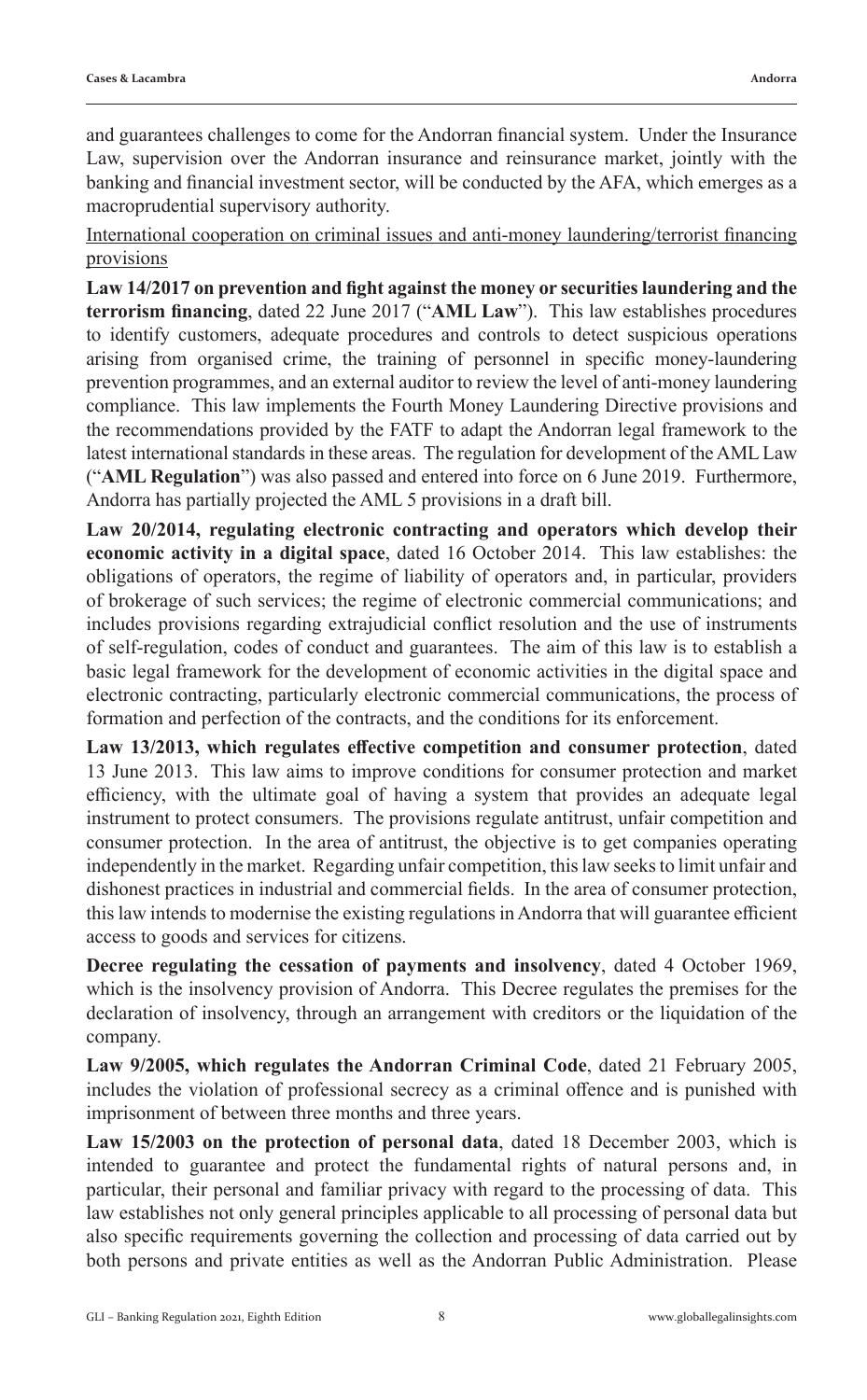note that Regulation (EU) No 2016/679 of the European Parliament and of the Council of 27 April 2016 on the protection of natural persons with regard to the processing of personal data and on the free movement of such data ("**GDPR**") could impact on transfer of personal data carried out from Andorra due to its extraterritorial scope of application.

**Law 10/2012 on Foreign Investments**, dated 21 June 2012. The aim of this law is to liberalise foreign investment in Andorra. This law removes the previous requirement whereby a local partner had to be authorised prior to investing in any kind of business, corporation or assets located in Andorra. Currently, the only requirement is a prior authorisation of the Andorran Government for foreign investments that exceed a 10% stake in a local company. This authorisation is given within 30 days of the application being submitted. There are three requirements to be fulfilled: (i) the partners' identity; (ii) the invested capital; and (iii) the business plan. Its impact on foreign banking entities that aim to set up in the Andorran jurisdiction is related to the fact that prior authorisation of the Andorran Government is needed for its constitution.

**Law 19/2016 on International Automatic Exchange of Information in Tax Matters**, dated 30 November 2016 ("**Tax Information Exchange Law**") entered into force in Andorra on 1 January 2017, in order to implement internally the Common Reporting Standard ("**CRS**") approved by the OECD in July 2014 and, especially, the International Protocol executed on 12 February 2016 between the European Union and Andorra introducing the automatic exchange-of-tax information standard between Andorra and the 27 member countries of the European Union.

The reporting parties under the Tax Information Exchange Law are Andorran financial entities, described by law as follows: (i) banking entities; (ii) investment financial entities; (iii) investment financial agencies; (iv) asset management firms; (v) collective investment management entities – the basic criteria for the exchange of tax information will be based on the tax residence of the owner(s) or person(s) who exercise(s) control over the legal person, or the owner(s) of the current account/deposit account/securities/life insurance "cash value" at the end of each calendar year; and (vi) insurance entities.

The scope of the automatic exchange of tax information is limited by the OECD to financial matters and, therefore, does not affect non-financial assets (e.g. real estate, works of art or precious metals). Therefore, the tax residence must be audited by the compliance departments of the respective financial institutions obliged by the law on 31 December of each calendar year, in order to verify whether an account/person/entity (or controlling persons of entities) is subject to reporting.

The subjective scope of reporting will be as follows: (i) individuals; (ii) individuals controlling entities that are considered non-financial passive investment entities; and (iii) companies carrying out business activities (active entities). The law introduces particularities in relation to non-reportable accounts out of the general CRS/OECD standard (i.e. homesavings account and public debt account). Moreover, the Tax Information Exchange Law includes an open clause that allows the Andorran Government to exclude in the future other financial accounts that are not relevant according to the spirit of the law and the CRS. In terms of deadlines for the reporting, there are different dates in relation to the amount of the account (major or low-value accounts) and the kind of accountholders that must be reported.

In this regard, the dates are focused on the actual reporting of the financial information to the country of tax residence, but this does not necessarily mean that those are the dates as from when the information will be collected and reported ("cut-off date"): (i) the Andorran financial entities had until 30 June 2018 to forward the information of pre-existing accounts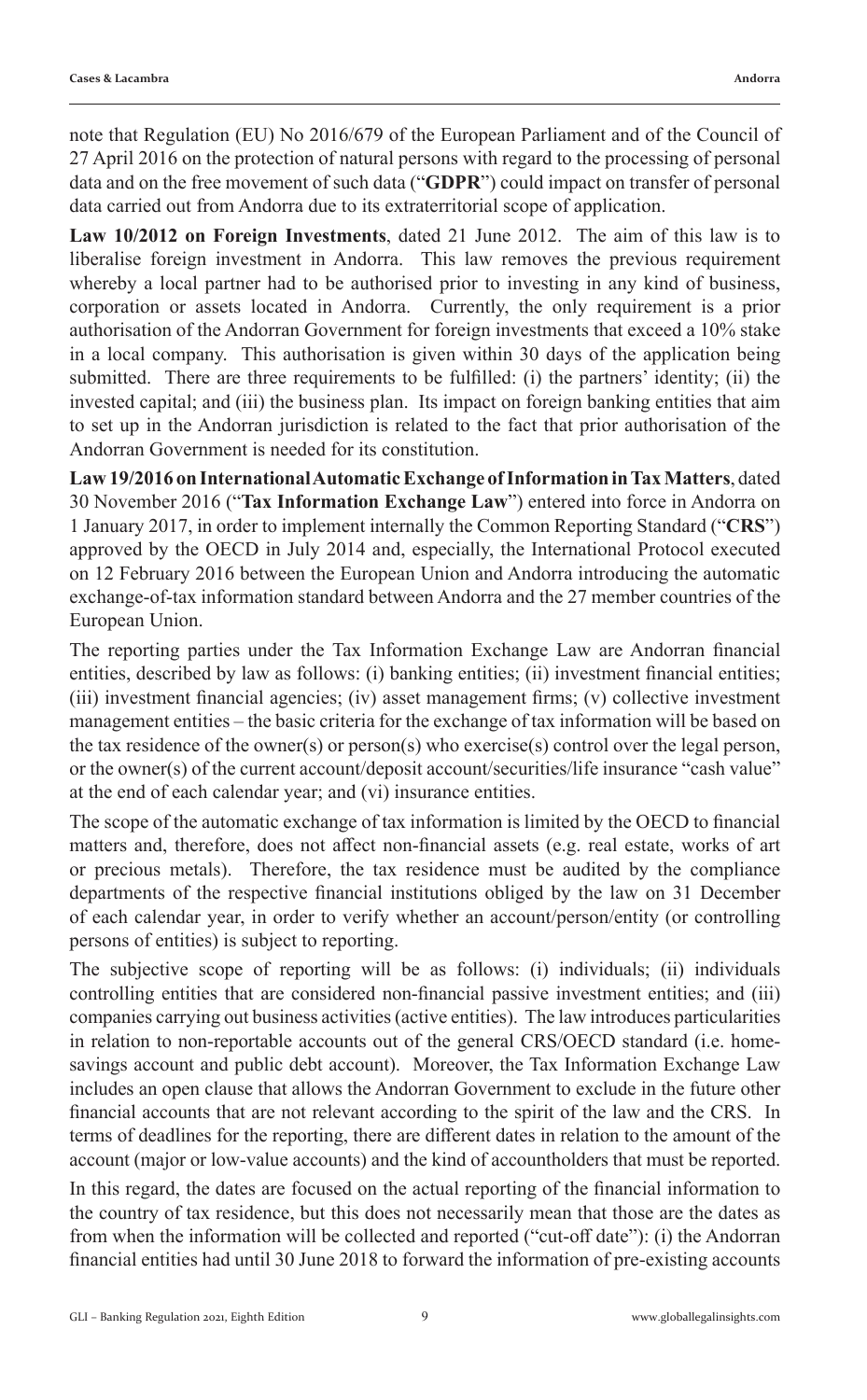owned by individuals of more than US\$ 1 million (high-value accounts) to the Government (and the Government reported them for the first time to the tax-residence country in September/October 2018); (ii) until 30 June 2019 to forward pre-existing accounts owned by individuals of less than US\$ 1 million (low-value accounts) to the Government (the Government reported them for first time in September/October 2019); and (iii) information of pre-existing, non-financial passive entities, with a balance below US\$250,000, had to be submitted to the Government before 30 June 2019.

As a consequence of the international cooperation of Andorra towards tax transparency, and particularly the adoption of the standards of the OECD and the execution of multiple International Tax Exchange Agreements, Andorra has been taken off the list of tax havens and blacklists of the OECD and the vast majority of the most relevant and developed jurisdictions.

The last modification of the Tax Information Exchange Law introduced the so-called "wider approach", on whose grounds reporting parties must request each new client to complete the CRS self-certification form.

On 11 June 2015, Andorra ratified the Hague Convention on Private International Law statute, becoming a full member of The Hague Convention.

Lastly, Act 13/2018, enacted on 31 May, created the Andorran Arbitral Tribunal.

## The influence of supra-national regulatory regimes or bodies

Pursuant to article 3 of the Andorran Constitution, the universally recognised principles of public international law are incorporated into the Andorran jurisdiction, and the integration of international treaties and agreements shall require their publication in the *Official Gazette* of Andorra. They have an infra-constitutional and supra-legal status, which means that they are above Andorran laws but are at a lower level than the Constitution.

In addition, the Universal Declaration of Human Rights is also in force in Andorra. As mentioned above, the AFA, within the framework of its regulatory and supervisory activity, applies international standards.

Furthermore, it is worth noting the extraterritorial impact of the common rules within the European Union, even those rules enacted by non-community authorities and institutions such as EMIR, the US Foreign Account Tax Compliance Act and the GDPR, as indicated above.

## Banking activities restrictions

Andorra is not a member of the European Union. Accordingly, the freedom of provision of financial and investment services granted by the European passport does not apply. All financial and investment activities directly carried out within the Andorran jurisdiction: (i) are subject to prior authorisation by the AFA; and (ii) can only be carried out directly by the locally authorised entities that compose the Andorran financial system. However, international firms and investment banks may provide, under very specific circumstances as explained below, wholesale cross-border financial services in the Andorran jurisdiction.

As there is no Central Bank in the Andorran jurisdiction, financial and investment services rendered by Andorran banking entities have mandatorily required the use of foreign correspondent banks for all kinds of assets. In October 2020, Andorra adhered to the IMF, mainly with the goal of gaining access to a lender of last resort.

Deposit-taking, which includes taking deposits and other repayable funds, is a regulated activity in the Andorran jurisdiction, and it must only be rendered by Andorran banking entities.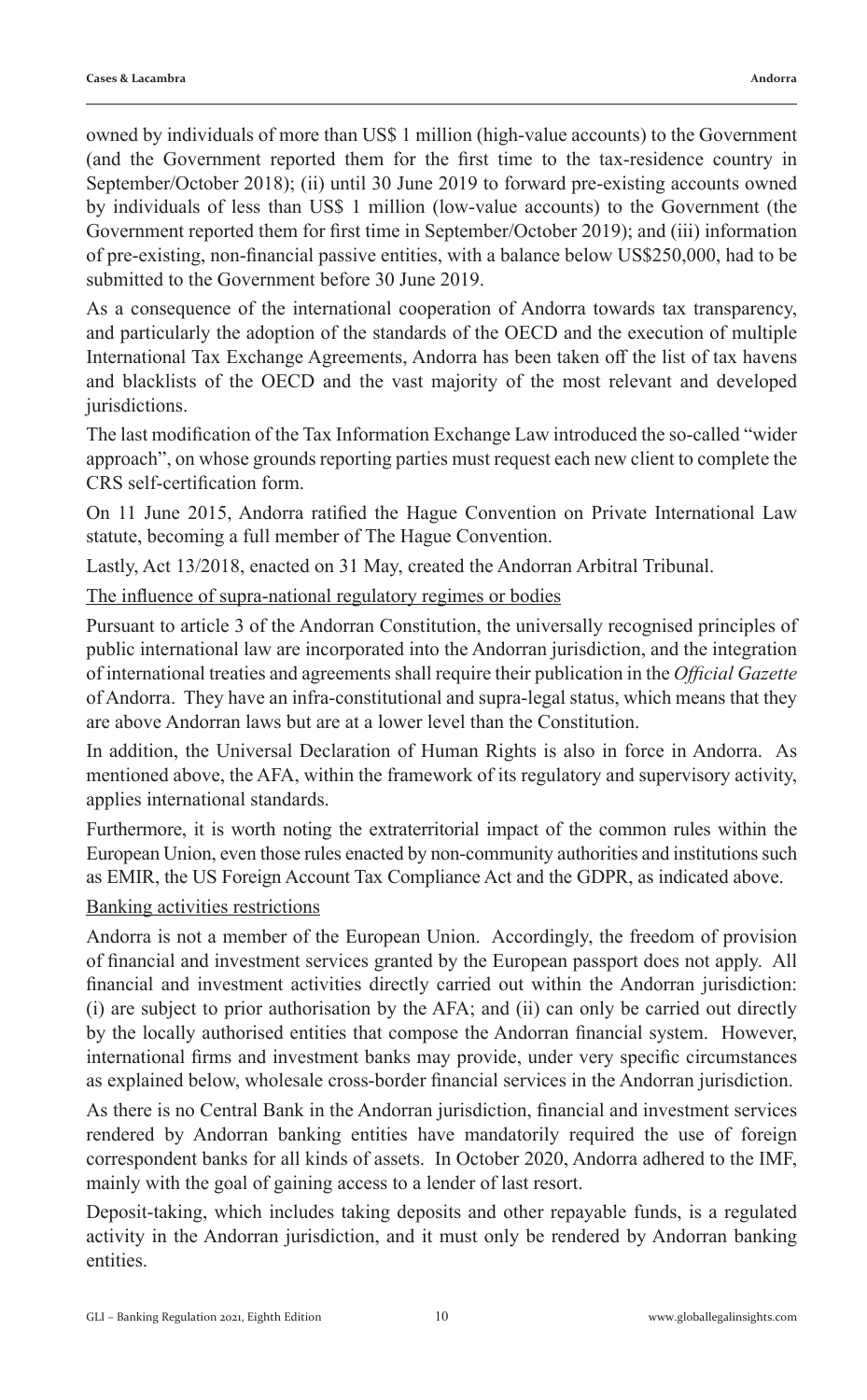Technical communication 163/05, issued by the AFA regarding rules for ethics and behaviour for Andorran banking entities, establishes the prohibition of: (i) carrying out own-account operations under identical or better conditions than those of clients to the latter's detriment; and (ii) providing incentives and compensation to clients with relevant influence on the entity.

## Changes to the regulatory architecture

The financial crisis in 2008 did not play a significant role in Andorra, as Andorran financial entities are characterised by their high solvency and liquidity ratios, due to prudent and conservative management that was not highly impacted by the global crisis. Accordingly, no changes were made to the regulatory regime for banks for this purpose.

To the extent that Andorra is a country in evolution and with a clear projection abroad, it has been rapidly and constantly adapting its legislative framework to international standards. Nowadays, Andorra is making a significant effort to bring its legislative framework in line with the European Union, particularly in relation to banking and finance legislation.

Since the Monetary Agreement was agreed by Andorra and the European Union, Andorra became engaged to implement and apply the European provisions set down in the annex to the Monetary Agreement. In fulfilment of this obligation, several European provisions have already been implemented into Andorran law, while others are to be integrated shortly.

Upcoming law projects entering into force shortly include new regulations to provide even higher legal security to foreign investors, and new procedural regulations to provide greater guarantees for creditors and to simplify credit execution procedures.

Over the coming years, Andorra will have to implement provisions for the upcoming implementation of MiFID II, EMIR and AML 5. This tremendous shift in the Andorran regulatory landscape, transitioning from a reduced framework to an EU-level playing field, will most likely result in a burdensome process for Andorran financial entities, which face not only an impact on their customer base (e.g. loss of customers due to the entry into force of the CRS regime) but also a direct shock to their profit and loss accounts.

## **Recent regulatory themes and key regulatory developments**

The principal regulatory developments in relation to banks in Andorra focus on the implementation of the commitments contained in the Monetary Agreement (CRR, CRD IV, the Second Payment Services Directive and the Single Euro Payments Area).

Furthermore, the Andorran Government is currently preparing with the AFA a draft of the financial code to combine all Andorran financial laws in a single regulatory body, while amending some aspects to align local financial regulation with the latest international standards.

## **Bank governance and internal controls**

#### Banking governance key requirements

The number of directorships that may be held by a member of the management body at the same time shall take into account individual circumstances and the nature, scale and complexity of the institution's activities. Notwithstanding the foregoing, and in line with CRD IV, local banking regulation has laid down that banking entities may not hold more than one of the following combinations of directorships at the same time: (a) one executive directorship with two non-executive directorships; and (b) four non-executive directorships.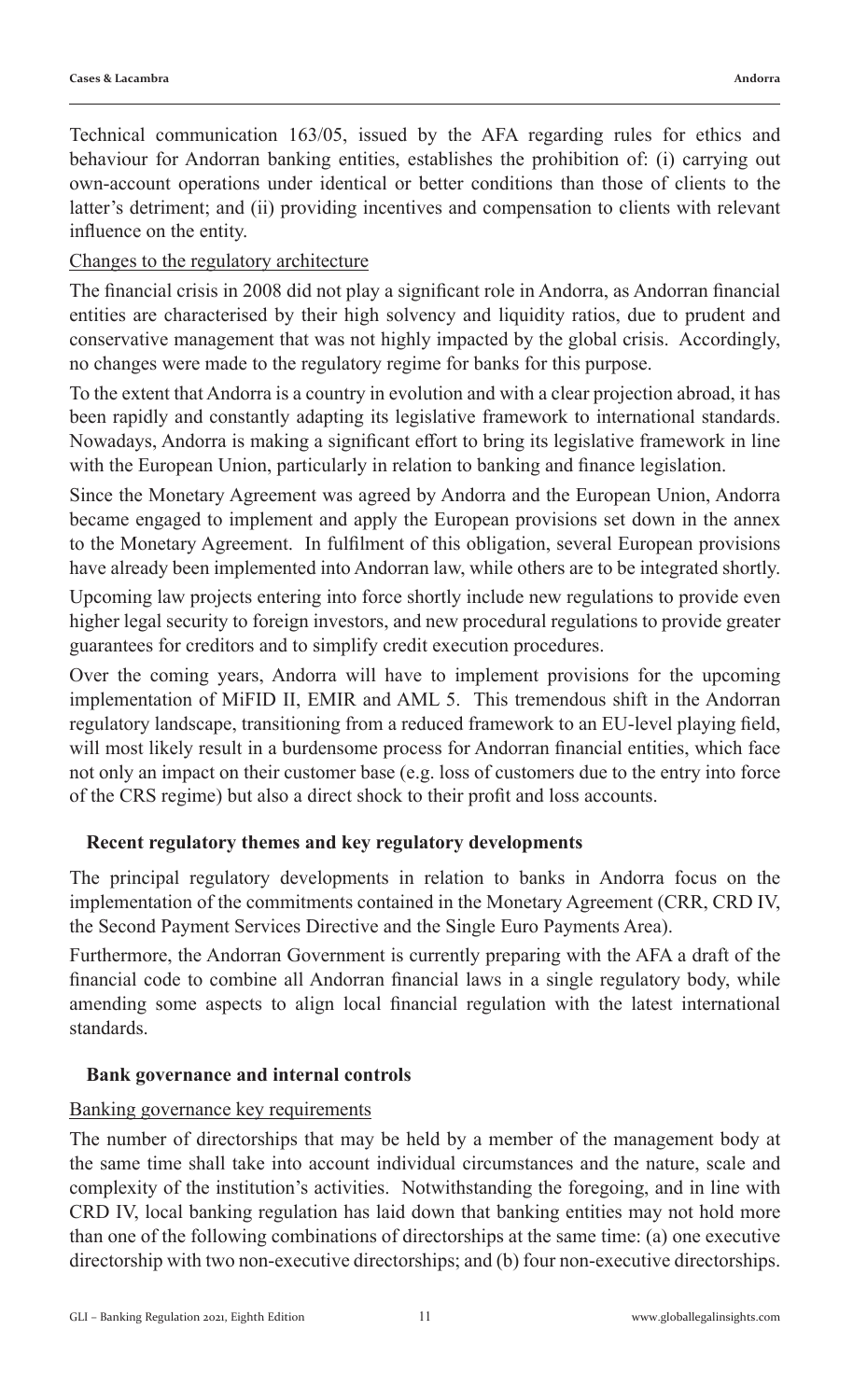Moreover, board members must be persons of recognised commercial and professional honourability, and also possess adequate knowledge and experience in order to exercise their duties.

The provisions above also apply to the management companies of collective investment institutions and non-banking financial institutions, with the exception of the minimum number of board members, which in the following cases shall be at least three.

Furthermore, the AFA, as the authority of the Andorran financial system, is bound by specific corporate governance rules. In particular, the AFA, in the exercise of its functions and competences, shall, among others: (i) act in a transparent, autonomous and independent manner; (ii) consider international standards in all matters; (iii) strictly follow corporate governance rules; and (iv) use resources in an efficient way.

The board of directors is also obliged to create commissions that are considered to be necessary in order to either improve the performance of its powers or to reinforce transparency. In particular, Appointments and Remuneration, Internal Audit, and Risk Committees must be constituted.

Upon the entry into force of CRD IV, Andorra must implement requirements laid down thereof and the Basel Committee on Banking Supervision Guidelines, titled the "Corporate governance principles for banks".

Furthermore, Andorran remuneration policy provisions are in line with the remuneration principles set out in CRD IV and the European Banking Authority guidelines on sound remuneration. Financial entities shall set the appropriate ratios between the fixed and variable components of the total remuneration, whereby the following principles shall apply: (i) the variable component shall not exceed 100% of the fixed component of the total remuneration for each individual; and (ii) financial entities may allow shareholders or owners or members of the institution to approve a higher maximum level of the ratio between the fixed and variable components of remuneration, provided that the overall level of the variable component does not exceed 200% of the fixed component of the total remuneration for each individual.

## Internal controls

Financial entities are obliged to have a compliance function, a risk-management function and an internal audit department. In any case, each of them shall act independently from the others.

Firstly, the compliance function is in charge of the supervision, monitoring and verification of the permanent and effective compliance of the legal obligations, ethics and conduct by the employers and financial agents, in order to protect clients and reduce the compliance risk, among others. Moreover, in order to guarantee that the compliance function works appropriately, the entities must ensure that: (i) it is provided with the adequate authority and technical and human resources; (ii) a person in charge of the compliance function has been designated; and (iii) those in charge of the referred function cannot participate in the election of either the controlling services or activities.

Secondly, regarding the risk-management function, the law establishes that the entities of the financial system must carry out the following activities: (i) advise senior management relating to the management risk policies and the determination of the level of risk tolerance; (ii) introduce, apply and maintain management risk procedures allowing the identification, evaluation, management, and so on, of the management risk report resulting from the activities of the entity; and (iii) in general, supervise that the measures are suitable regarding the level of risk, and that the entity is complying with the requirements established in the regulations.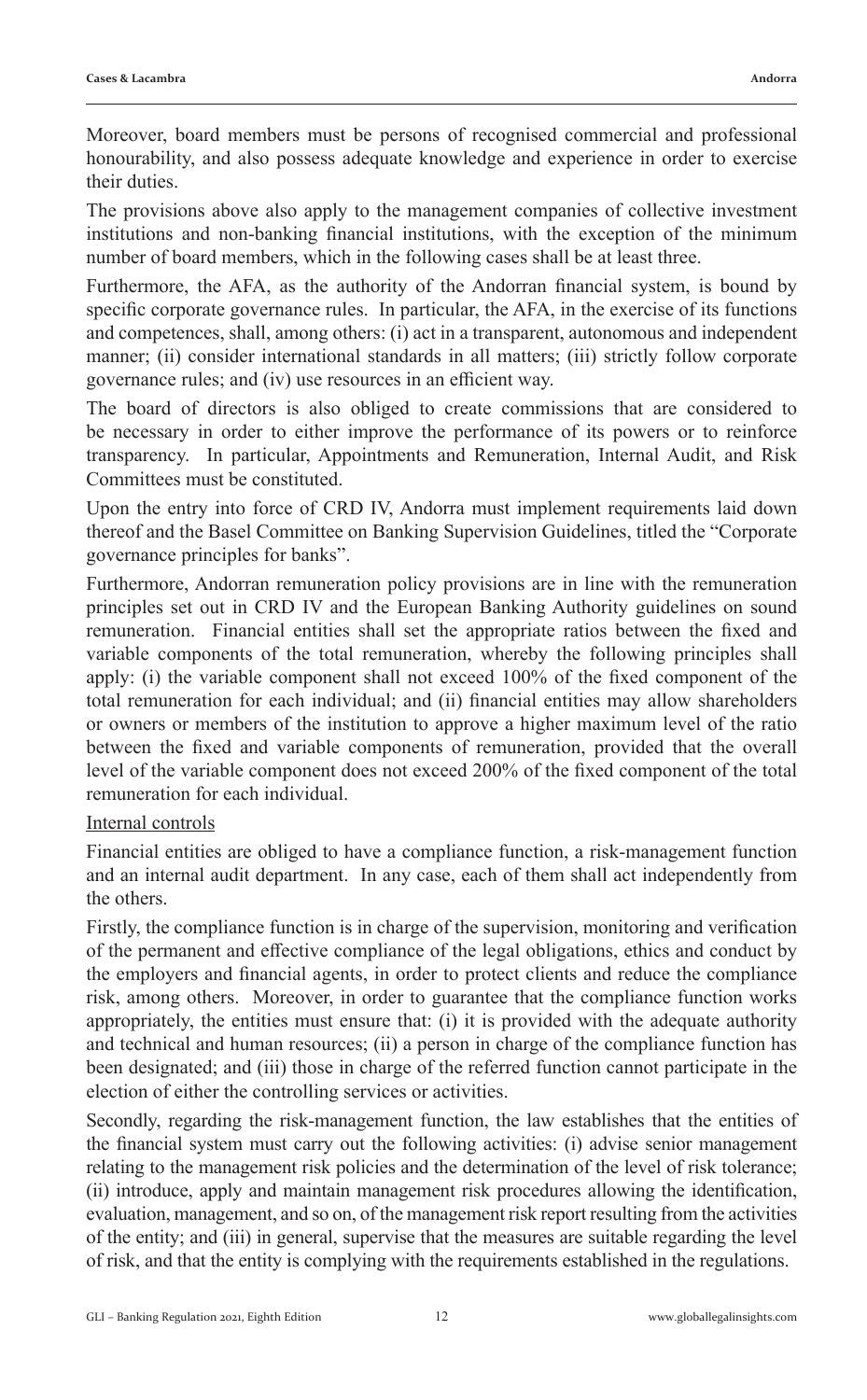Finally, considering the nature, complexity and level of its activity, as well as the risks to which the activities are exposed, the financial entities shall have a department that is in charge of the internal auditory function, in order to evaluate and supervise the efficiency of the internal controls. When appropriate, the entity shall designate someone working therein in order to make sure that the level of independence is suitable regarding the circumstances of the entity. The internal audit function must prepare, on an annual basis, a report establishing its opinion regarding the efficiency and design of the internal control system and the risk management of the entity. This report is addressed to the directors of the entity for review. A copy of that report must also be addressed to the AFA within the first semester following the closing of the exercise.

Regarding the management policy of conflict of interests, article 13 of Law 8/2013 establishes as a general principle that any entity operating within the financial system shall take all the necessary measures in order to detect and prevent any conflict of interest that may arise during the performance of the activities by any employer, director or assistant, and that may cause any prejudice to a client. Accordingly, the entities must adopt in writing both the policy and proceedings on the prevention and solution of the conflict of interest, considering the organisation, volume and complexity of the provided activities.

The areas or departments of the entity involving activities with securities or financial instruments shall remain separated in order to ensure that the activities are pursued autonomously to prevent any conflict of interest, and to avoid undue transmission of privileged information. The activities relating to managing their own or third-party portfolios will be carried out in separate departments.

## Outsourcing of functions

As contemplated in article 8 of Law 8/2013, the outsourcing of functions needs previous authorisation by the AFA, and the adoption by the financial entity of as many measures as appropriate in order to avoid increasing its operational risk. Under no circumstances may the outsourcing of a function result in an exclusion of liability by those financial entities operating within the Andorran financial sector.

#### **Bank capital requirements**

On 20 December 2018, the General Council approved the Capital Adequacy and Solvency Law implementing CRD IV and, on 6 March 2019, the regulation of the Capital Adequacy and Solvency Law, which implements CRR in the jurisdiction.

The Capital Adequacy and Solvency Law establishes the capital adequacy ratio at a minimum of 10%, and the liquidity ratio at a minimum of 100%.

Additionally, in order to fulfil the obligations, Andorran banking entities must maintain a reserve to fulfil the covered guarantees, and an amount equivalent to this reserve must be invested in secure and liquid assets that fulfil a series of requirements established by the law for this purpose.

The regulatory capital and liquidity requirements derive from the application of Basel III provisions.

#### **Rules governing banks' relationships with their customers and other third parties**

## Banking and investment services rendered within the Andorran jurisdiction

Banking and investment activities are basically regulated by Law 7/2013 and Law 8/2013, which cover the organisational requirements and operating conditions of the operating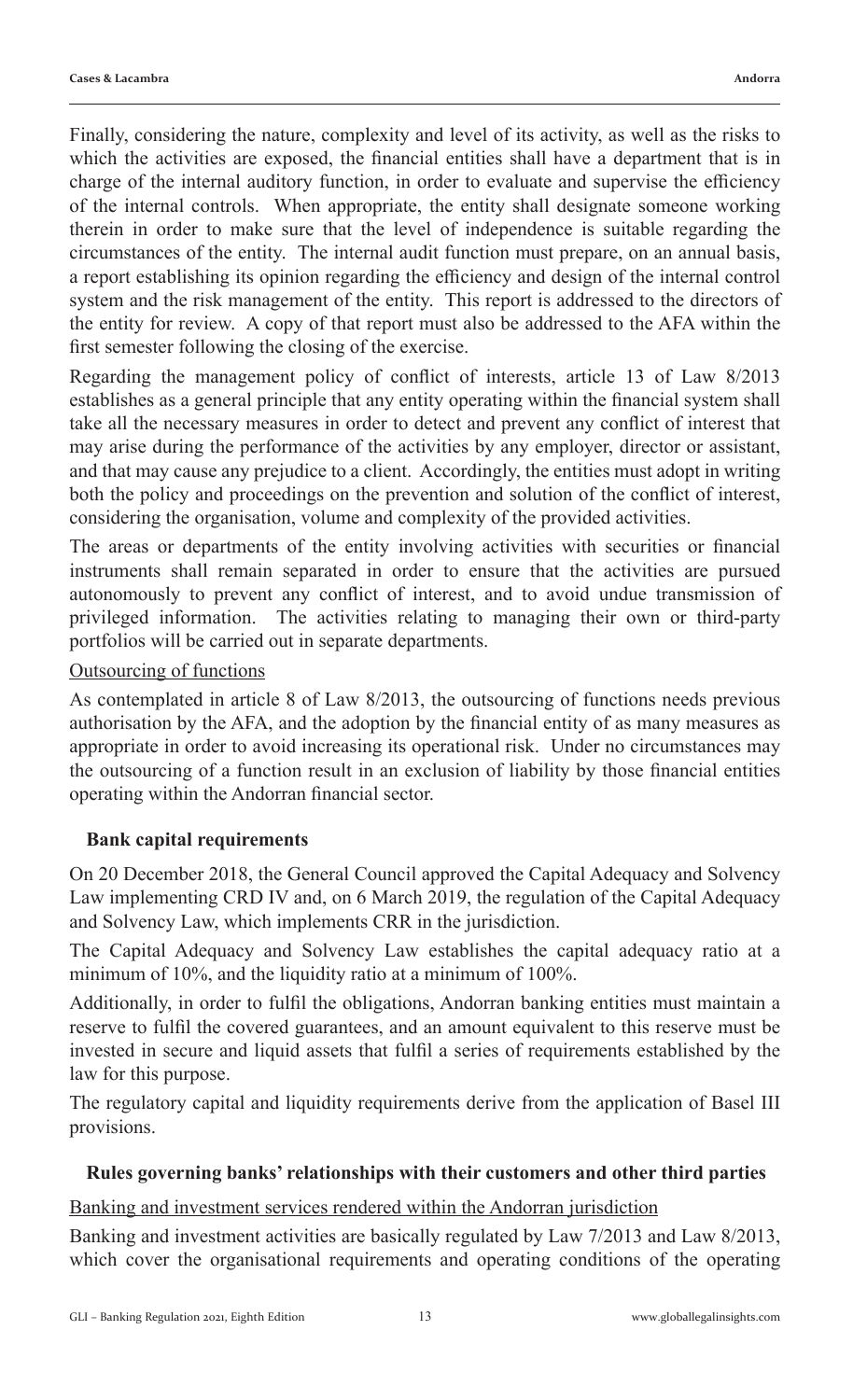entities in the Andorran financial system, investor protection, market abuse and financial securities agreements.

Under Andorran laws, all banking and investment activities rendered inside the jurisdiction can only be carried out directly, with the limitations and conditions set forth in the laws, by the locally authorised entities that compose the Andorran financial system.

From a regulatory point of view, banking and investment activities in Andorra are subject to local licensing requirements, which apply either to deposit-taking activities, lending activities, investment services and proprietary trading activities. While deposittaking activities can only be performed by duly authorised banking entities, specialised credit institutions are allowed to carry out lending activities and investment services, and proprietary trading activities can be rendered by any investment financial entity.

## Customers' protection provisions

Banks' dealings with third parties are expressly regulated in Law 8/2013, as are the rules for ethical behaviour in the Andorran financial system, which explicitly defines the duties to be complied with by entities integrated in the Andorran financial system. This regulation ensures a full and correct transposition of MiFID I, seeks to maintain and strengthen certain ethical and behavioural principles, and prohibits certain practices that are actively combatted internationally.

According to Andorran legislation, a retail investor/client is any individual or legal person other than a professional investor/client. A professional investor is a client who possesses the experience, knowledge and expertise to make its own investment decisions and to properly assess the risks incurred.

Additionally, general provisions on consumer protection established in Law 13/2013, which guide principles on the rights of consumption, basic rights of consumers, regulatory requirements common to all consumer relations, the offences and sanctions regime and administrative protection of the consumer, apply to banks' dealings with third parties.

According to Law 8/2013, financial entities must establish, implement and maintain effective and transparent procedures to allow a reasonable and swift treatment of claims filed by customers or potential customers, and must keep a record of each complaint and the resolution measures adopted.

Additionally, any individual or legal person being a client of a bank or financial institution supervised by the AFA, and wanting to make a complaint related to any such supervised entities, may present a complaint to this authority. Before filing a complaint within the AFA, the client and/or claimant must have filed the related claim directly to the bank or financial institution.

If no reply is received from the entity within a reasonable time since the client complained, a complaint form may be filed before the AFA which, as the financial system supervisor, will analyse the claim.

Reports issued by the AFA Claims Service are not binding in relation to contractual responsibilities between the client and the entity, which matter is reserved to the courts' jurisdiction.

If the analysis of the complaint put forward to the AFA reveals a prudential concern that goes beyond a single customer complaint, the AFA may implement specific controls under prudential supervision. Steps undertaken by the AFA in the framework of a prudential supervision cannot be shared with clients due to confidentiality.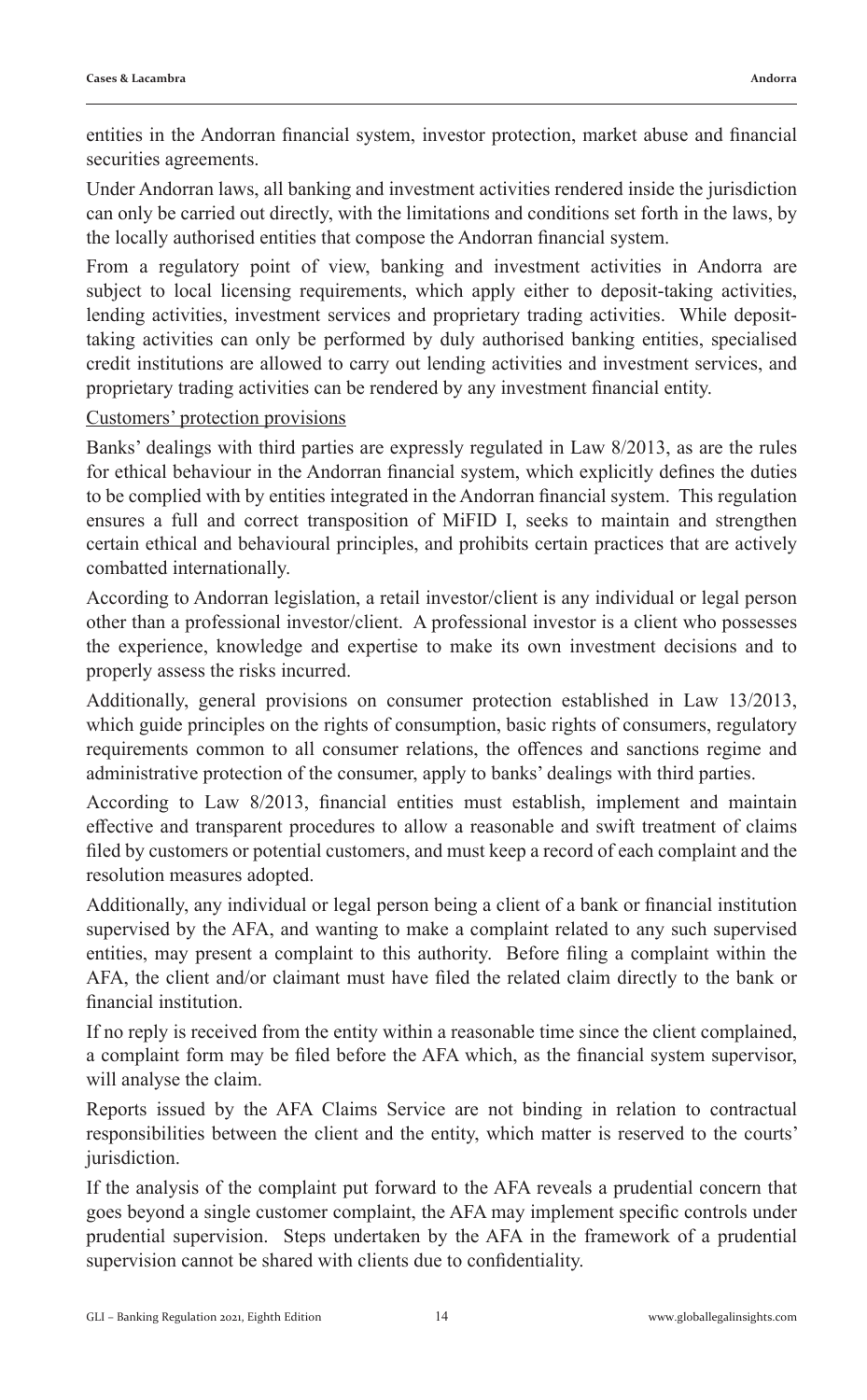In addition, the Andorran Government has created the UCiC, which is intended to ensure efficient and effective protection of consumer rights. This entity is intended to: (i) inform and guide consumers and entrepreneurs; (ii) receive and process complaints of consumers; (iii) disseminate actions to improve consumption; (iv) develop inspection and control functions in the field of consumption; and (v) establish agreements with organisations aiming to protect consumer rights.

Andorra also has the institution of the Citizen's Ombudsman, which defends and oversees the application of the rights and liberties included in the Constitution and compliance therewith, acting as a commissioner or delegate for the General Council. The Ombudsman receives and processes all complaints and claims relating to citizens' dealings with all public administrative entities in Andorra, responding with independence and impartiality.

Moreover, Andorra has an arbitration regime for commercial disputes, and its Arbitration Court will begin operating shortly. The New York Convention on the Recognition and Enforcement of Foreign Arbitral Awards, and the referral by a court to arbitration, have been in force in Andorra since September 2015.

## Compensation schemes

Regarding compensation schemes, the Andorran deposit guarantee system matches European standards. Act 20/2018 on banks' deposit guarantee systems fixes the maximum amount of coverage at  $\epsilon$ 100,000 per depositor and  $\epsilon$ 100,000 per investor for each entity.

The assessment of the various guarantee schemes applied to comparative reference systems (*ex ante* and *ex post*) and the particularities of the banking sector (high concentration level) have configured the system in this Act as a mechanism to guarantee *ex post* by paying the corresponding amounts secured in case of intervention or forced liquidation of the member organisations.

## Cross-border provision of financial and investment services

As no Andorran law or provision establishes when such services are rendered inside or outside the Andorran jurisdiction, it has to be deduced by the analysis of the nexus between the services rendered or the products provided and the relevant jurisdiction where the service is rendered in Andorra, or on a cross-border basis (i.e. where the agreement was made/accepted, where the product was marketed, where the accounts were located or where the payments were made).

Notwithstanding the foregoing, these activities can be carried out without triggering any licensing requirements, with some limitations, on a cross-border basis to professional investors, under a genuine reverse solicitation scenario, as it is understood that these activities are rendered outside the jurisdiction.

Also, some activities, such as funds distribution, can be performed by foreign entities without triggering licensing requirements by means of indirect distribution through a cross-border execution transaction if they are entered into with a local banking entity on a principal-to-principal basis, and with no marketing activities performed by the foreign entity towards end-users based in Andorra.

In general, the marketing/commercialisation and/or sales promotion of financial services in the jurisdiction, which is carried out in a manner that is deemed to be considered active commercialisation ("*comercialització activa*"), will trigger local licensing requirements. In this sense, all active marketing activities conducted within the Andorran jurisdiction (by telephone, email, mail or in person), which include naming the services or products, may constitute marketing activities and therefore be subject to licensing requirements.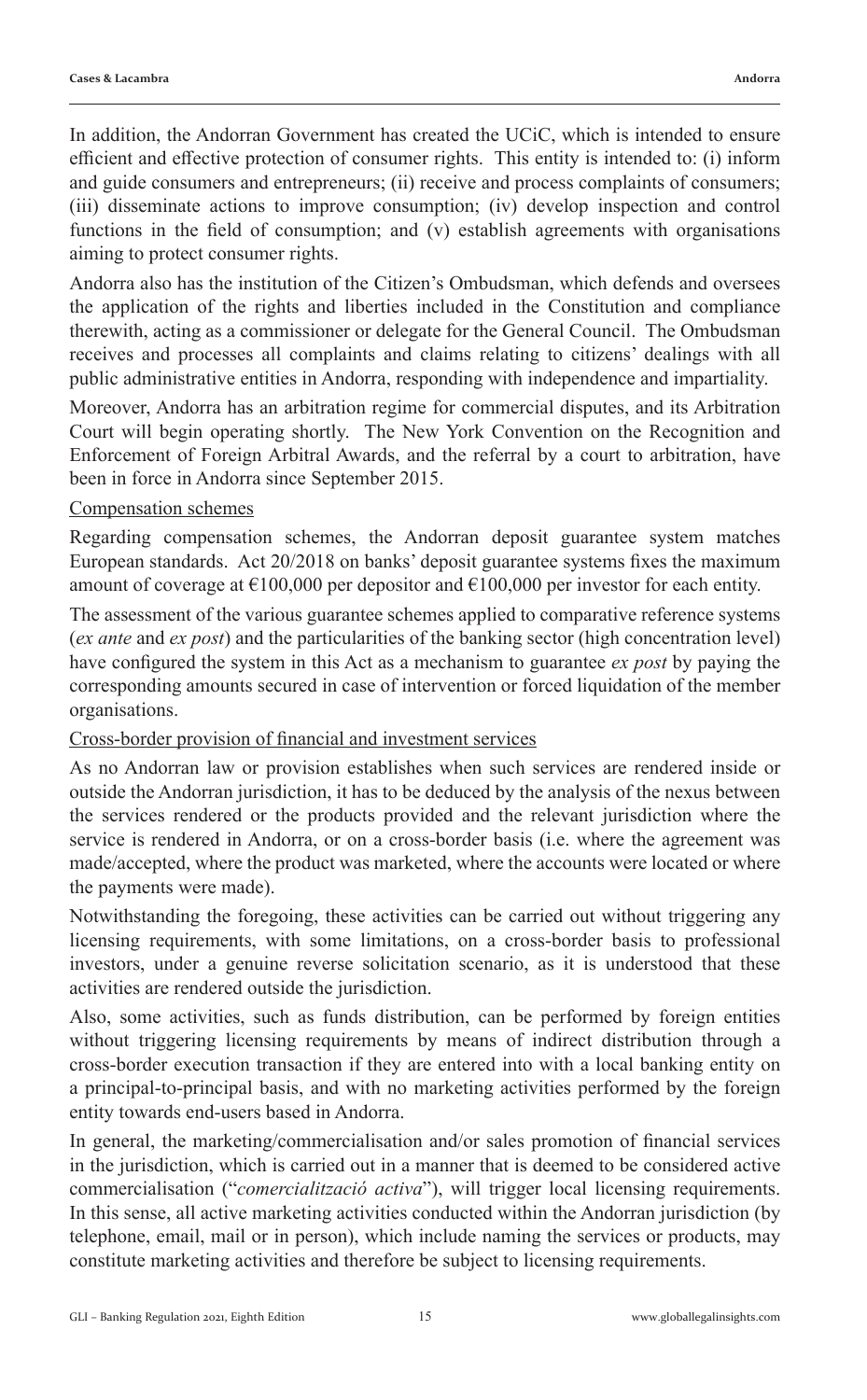However, the circulation of generic information to potential investors (i.e. information that does not refer (directly or indirectly) to specific products) or initial contact to gauge interest that involves discreet one-to-one discussions with a limited number of investors, is unlikely to constitute a marketing activity.

## Anti-money laundering provisions

Andorra follows the international standards of anti-money laundering and terrorist financing by means of the implementation of the Fourth Money Laundering Directive through Law 14/2017, complemented by the AML Regulation. At present, Andorra has partially projected the AML 5 provisions in a draft bill.

The law recognises, as bound by its regulation, that "the financial obliged subjects, as well as natural and legal persons that, within their professional exercise or business activity, carry out, control or advise any transaction relating to movement of currencies or securities which may be susceptible to money laundering or terrorist financing". Thus, any financial entity will be subject to the Andorran anti-money laundering regulations.

Specifically, financial entities shall comply with the following obligations:

- Formal identification and beneficial owner identification: Prior to the commencement of the business relation, the entity shall request all the details regarding the client and transaction that were necessary in order to identify the client. Thus, the entity involved shall fill in an official form of UIFAND.
- Obligation to declare: The obliged persons shall declare to UIFAND any transaction, project or operation that could involve money laundering or terrorist financing.
- Suspicious transaction communication: The financial entities must communicate to UIFAND any transaction that might be susceptible or seems suspicious regarding money laundering. However, keeping the information as confidential constitutes another obligation, as the information about the identity of the issuer of the suspicious declarations in any administrative or judicial proceedings with origin or relation of the declarations, shall be treated as confidential.
- Due diligence measures: Simplified and enhanced due diligence measures may be applied regarding both the risk degree and depending on the client profile, business relation, product or transaction. These issues need to be in conformity with the clients' admission policy. The obliged persons must be able to demonstrate that the adopted measures are enough, taking into account the risk of money laundering or terrorist financing of the transaction. The risk degree must be in writing. However, simplified due diligence measures may be adopted in appropriate circumstances when there is a low degree of risk.
- Record-keeping: The financial entities must keep the documentation for a period of at least 10 years.

Andorra has established a very similar system to that of other Member States of the European Union, such as, for example, Spain and France. When comparing both systems, it is clear that many of the provisions and obligations are the same.